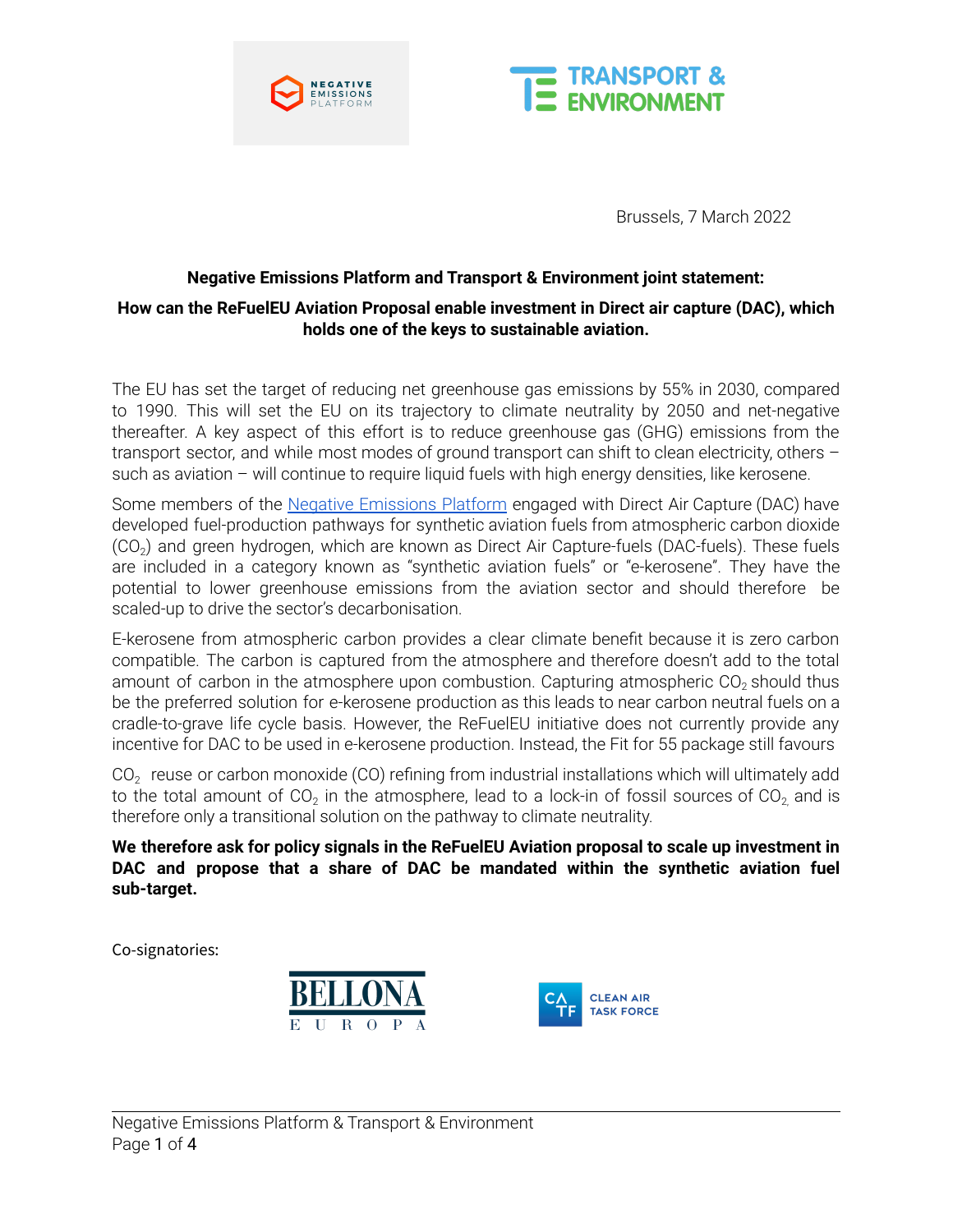# **Amendment suggestions ReFuelEU Aviation - Summary**

| <b>Introduced</b> | <b>Recital 19</b> - (see next page) - Reinforce the policy signals on DAC, which should<br>provide 100% of the carbon needed for synthetic aviation fuel production by 2050,<br>at the latest                                                                    |
|-------------------|------------------------------------------------------------------------------------------------------------------------------------------------------------------------------------------------------------------------------------------------------------------|
|                   | <b>Article 3</b> - define DAC (see next page) - 'direct air capture' means the chemical<br>process by which carbon dioxide $(CO2)$ is captured from ambient air                                                                                                  |
|                   | Article 4 and Annex I (see next page) - Specific sub-obligation within the synthetic<br>aviation target for DAC carbon feedstock, growing from 10% in 2030 to 100% of<br>the carbon needed for synthetic aviation fuel production by 2050, as detailed<br>below. |
|                   | <b>Article 9</b> - reporting obligation to include information on the origin of the carbon<br>feedstock and the share of it sourced from DAC.                                                                                                                    |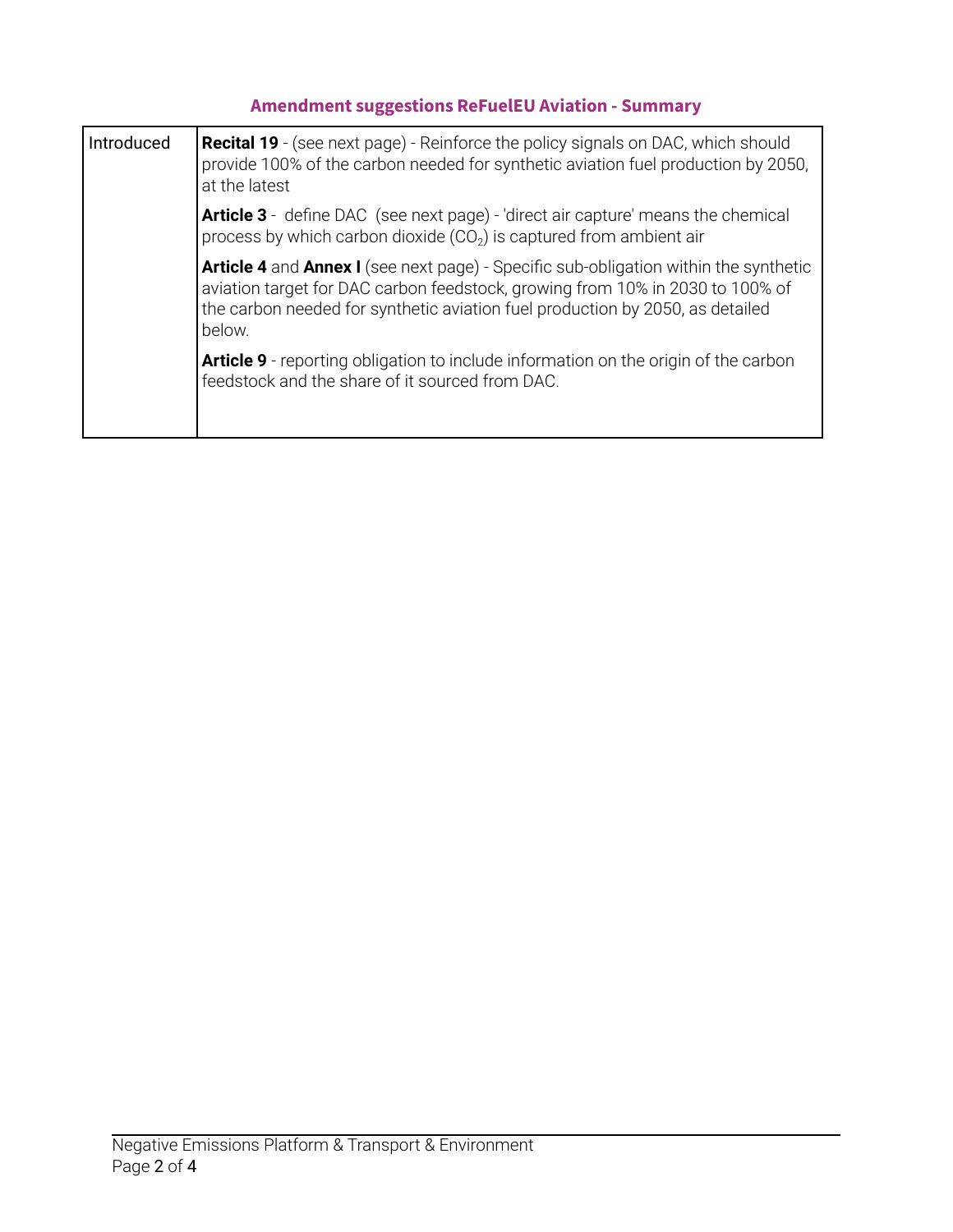#### **AMENDMENT SUGGESTIONS**

#### **Recital 19 Amendment**

(...) When produced from renewable electricity and carbon captured directly from the air, synthetic aviation fuels can achieve as high as 100% emissions savings compared to conventional aviation fuel. **This regulation should therefore mandate that a minimum share of the carbon feedstock needed to produce synthetic aviation fuel is sourced from direct air capture, in order for this pathway to provide 100% of the carbon needed for synthetic aviation fuel production by 2050 or earlier.** (...)

**Article 3 - paragraph 1 Amendment (new)**

> **- 'Direct air capture' means the chemical process by which carbon dioxide (CO2) is captured from the ambient air**

#### **Article 4 - Share of sustainable aviation fuel available at Union airports**

#### **Amendment**

Aviation fuel suppliers shall ensure that all aviation fuel made available to aircraft operators at each Union airport contains a minimum share of sustainable aviation fuel, including a minimum share of synthetic aviation fuel in accordance with the values and dates of application set out in Annex I. **Where these synthetic aviation fuels are produced with a carbon feedstock, a minimum share of that carbon feedstock must be produced by direct air capture in accordance with the values and dates of application set out in Annex I.**

#### **Article 9 - Reporting obligation for fuel suppliers**

#### **Amendment**

(c) The lifecycle emissions, origin of feedstock, and conversion process of each sustainable aviation fuel type supplied at Union airports. **When sustainable aviation fuel is being supplied, the origin of the carbon feedstock must also be reported, as well as the share of the carbon feedstock sourced from direct air capture.**